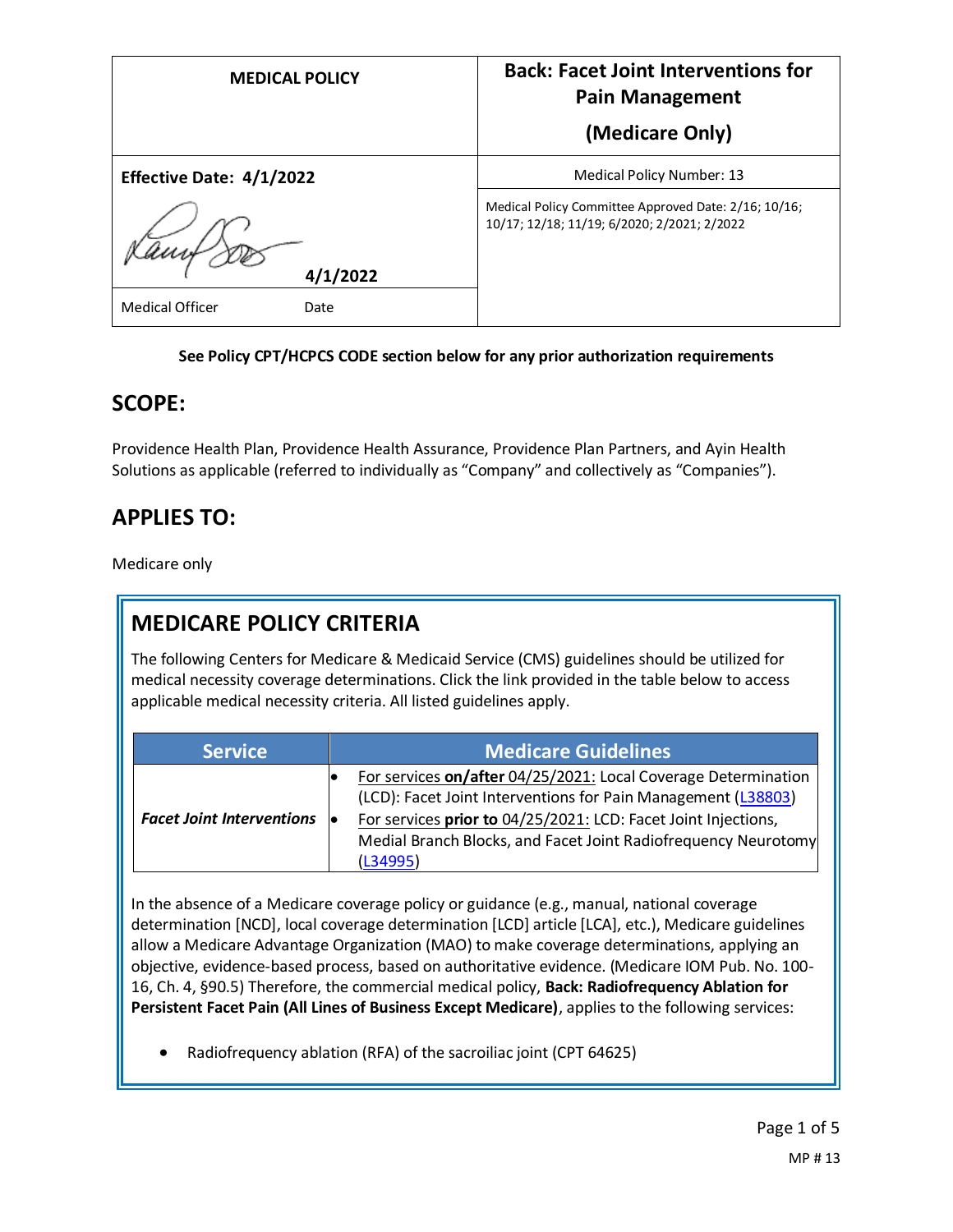**(Medicare Only)**

#### **POLICY GUIDELINES**

*Thermal and Non-Thermal Radiofrequency ablation (RFA)*

Radiofrequency ablation (RFA) is a minimally invasive procedure performed with imaging guidance (fluoroscopy or CT) and involves using energy in the radiofrequency range to cause necrosis of specific nerves, preventing the neural transmission of pain.

- Conventional radiofrequency ablation (non- pulsed or continuous) applies **thermal** energy of typically 80 to 85 degrees Celsius. The terms radiofrequency ablation and radiofrequency neurotomy are used interchangeably. Both terms refer to a procedure that destroys the functionality of the nerve using radiofrequency energy.
- **Non-thermal** methods of denervation include chemical (chemodenervation), low-grade thermal energy (less than 80 degrees Celsius), pulsed RFA, laser neurolysis, and cryoablation.

### **BILLING GUIDELINES**

See related LCAs for additional coding and billing guidance:

- Services **on/after** April 25, 2021: LCA: Billing and Coding: Facet Joint Interventions for Pain Management [\(A58405\)](https://www.cms.gov/medicare-coverage-database/details/article-details.aspx?articleId=58405)
- Services **prior to** April 25, 2021: See LCA: Billing and Coding: Facet Joint Injections, Medial Branch Blocks, and Facet Joint Radiofrequency Neurotomy [\(A57728\)](https://www.cms.gov/medicare-coverage-database/details/article-details.aspx?articleId=57728)

According to LCA A58405, CPT codes 64492 and 64495, as well as Category III codes 0213T-0218T, are all non-covered services for Medicare; however, CPT codes 64492 and 64495 may be reviewed on appeal with sufficient documentation to support medical necessity (see "Limitation" #6 in LCD L38803).

Also according to this LCA, limited Medicare coverage was established for CPT codes 64490, 64491, 64493, 64494, 64633, 64634, 64635, and 64636.

Finally, non-thermal facet joint denervation (including chemical, low grade thermal energy (<80 degrees Celsius or any other form of pulsed radiofrequency) should not be reported with CPT codes 64633, 64634, 64635 or 64636. These services should be reported with CPT code 64999. Code 64999 is noncovered when used to report non-thermal facet joint denervation.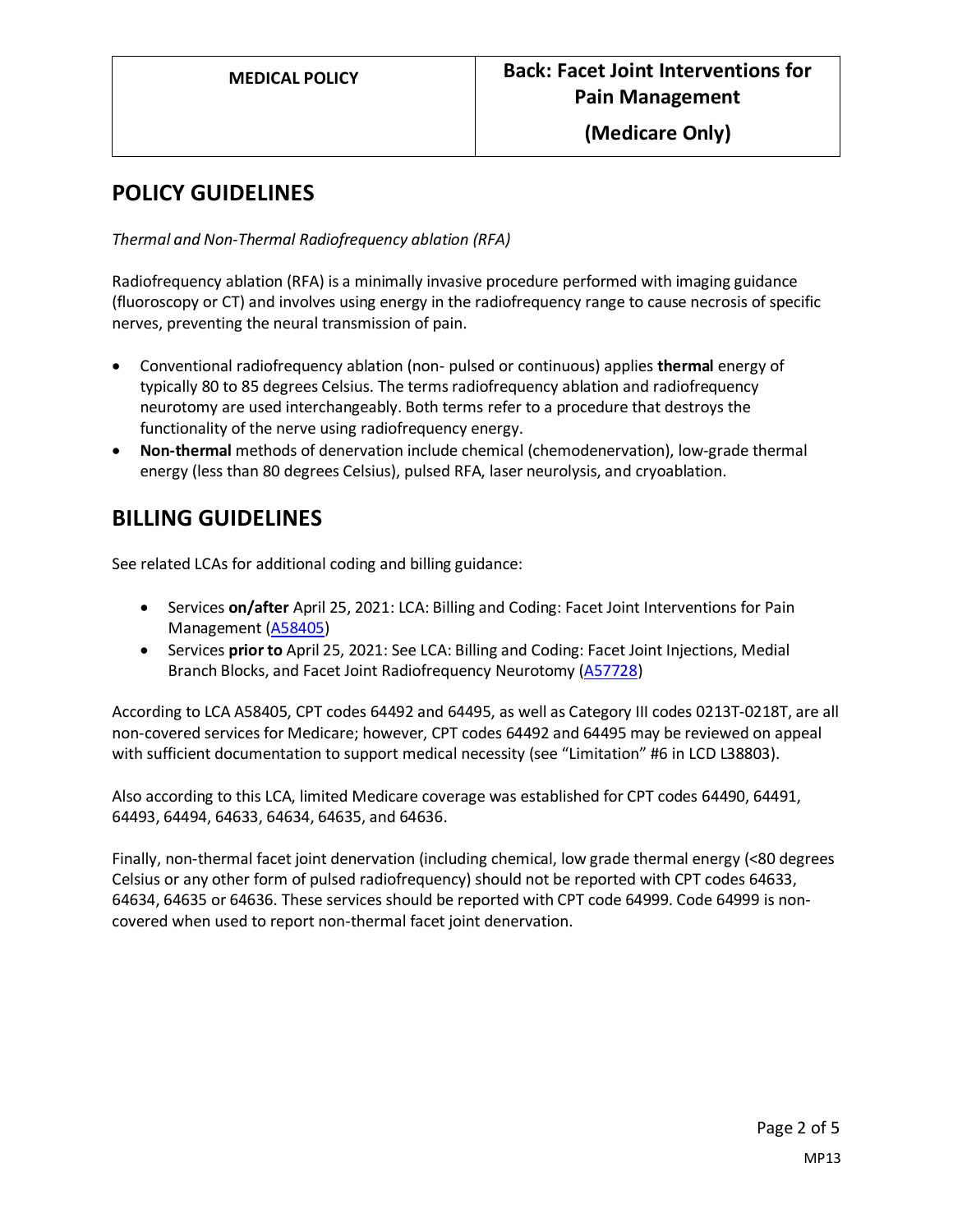**(Medicare Only)**

# **CPT/HCPCS CODES**

| <b>Medicare Only</b> |                                                                                                                                                                                                                                                                                                |  |
|----------------------|------------------------------------------------------------------------------------------------------------------------------------------------------------------------------------------------------------------------------------------------------------------------------------------------|--|
|                      | <b>Prior Authorization Required</b>                                                                                                                                                                                                                                                            |  |
| 64633                | Destruction by neurolytic agent, paravertebral facet joint nerve(s), with imaging guidance<br>(fluoroscopy or CT); cervical or thoracic, single facet joint                                                                                                                                    |  |
| 64634                | Destruction by neurolytic agent, paravertebral facet joint nerve(s), with imaging guidance<br>(fluoroscopy or CT); cervical or thoracic, each additional facet joint (List separately in<br>addition to code for primary procedure)                                                            |  |
| 64635                | Destruction by neurolytic agent, paravertebral facet joint nerve(s), with imaging guidance<br>(fluoroscopy or CT); lumbar or sacral, single facet joint                                                                                                                                        |  |
| 64636                | Destruction by neurolytic agent, paravertebral facet joint nerve(s), with imaging guidance<br>(fluoroscopy or CT); lumbar or sacral, each additional facet joint (List separately in addition<br>to code for primary procedure)                                                                |  |
|                      | No Prior Authorization Required                                                                                                                                                                                                                                                                |  |
| 64490                | Injection(s), diagnostic or therapeutic agent, paravertebral facet (zygapophyseal) joint (or<br>nerves innervating that joint) with image guidance (fluoroscopy or CT), cervical or thoracic;<br>single level                                                                                  |  |
| 64491                | Injection(s), diagnostic or therapeutic agent, paravertebral facet (zygapophyseal) joint (or<br>nerves innervating that joint) with image guidance (fluoroscopy or CT), cervical or thoracic;<br>second level (List separately in addition to code for primary procedure)                      |  |
| 64493                | Injection(s), diagnostic or therapeutic agent, paravertebral facet (zygapophyseal) joint (or<br>nerves innervating that joint) with image guidance (fluoroscopy or CT), lumbar or sacral;<br>single level                                                                                      |  |
| 64494                | Injection(s), diagnostic or therapeutic agent, paravertebral facet (zygapophyseal) joint (or<br>nerves innervating that joint) with image guidance (fluoroscopy or CT), lumbar or sacral;<br>second level (List separately in addition to code for primary procedure)                          |  |
| <b>Not Covered</b>   |                                                                                                                                                                                                                                                                                                |  |
| 64492                | Injection(s), diagnostic or therapeutic agent, paravertebral facet (zygapophyseal) joint (or<br>nerves innervating that joint) with image guidance (fluoroscopy or CT), cervical or thoracic;<br>third and any additional level(s) (List separately in addition to code for primary procedure) |  |
| 64495                | Injection(s), diagnostic or therapeutic agent, paravertebral facet (zygapophyseal) joint (or<br>nerves innervating that joint) with image guidance (fluoroscopy or CT), lumbar or sacral;<br>third and any additional level(s) (List separately in addition to code for primary procedure)     |  |
| 64625                | Radiofrequency ablation, nerves innervating the sacroiliac joint, with image guidance (ie,<br>fluoroscopy or computed tomography)                                                                                                                                                              |  |
| 0213T                | Injection(s), diagnostic or therapeutic agent, paravertebral facet (zygapophyseal) joint (or<br>nerves innervating that joint) with ultrasound guidance, cervical or thoracic; single level                                                                                                    |  |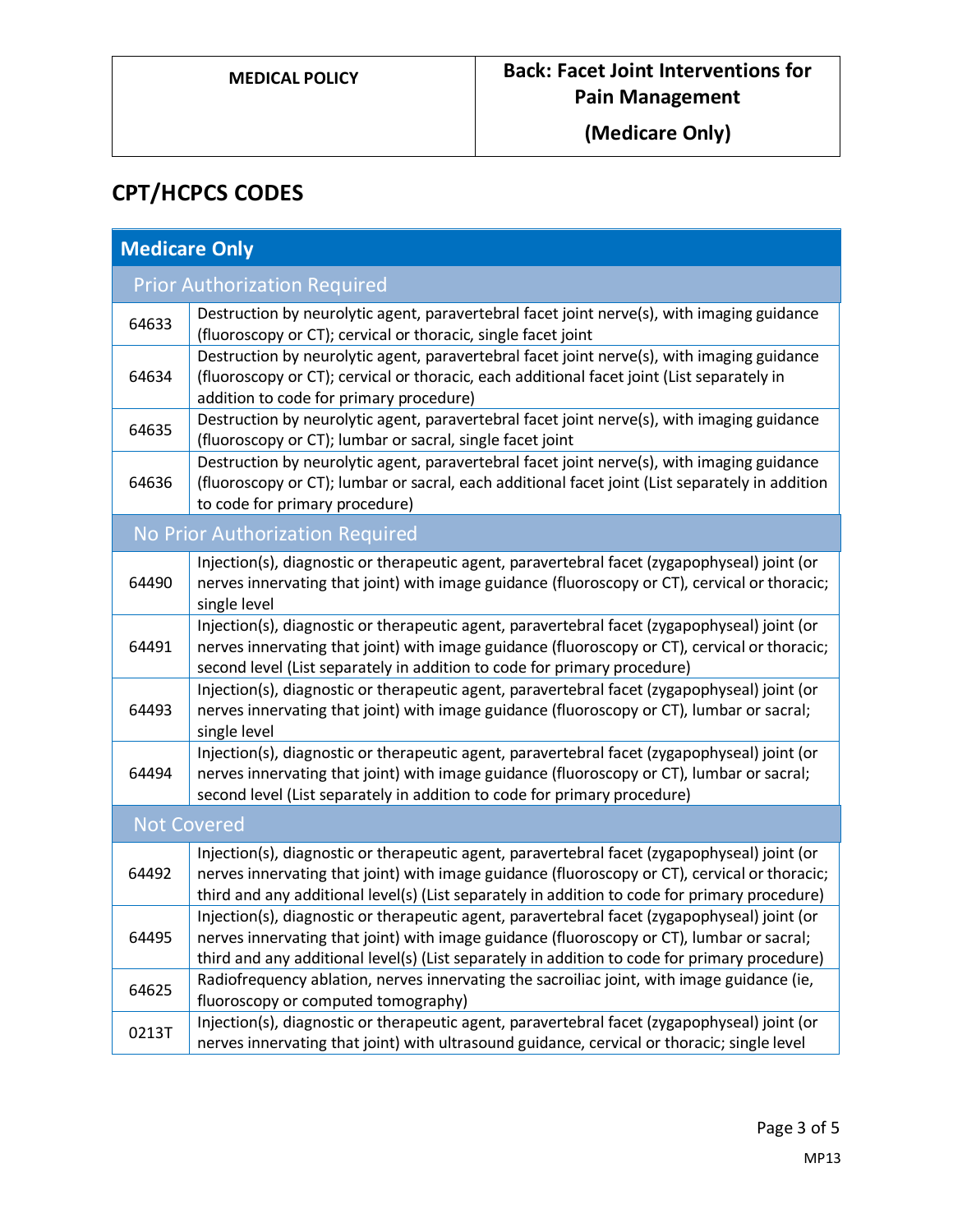#### **MEDICAL POLICY Back: Facet Joint Interventions for Pain Management**

#### **(Medicare Only)**

| 0214T                                                                                                                                               | Injection(s), diagnostic or therapeutic agent, paravertebral facet (zygapophyseal) joint (or<br>nerves innervating that joint) with ultrasound guidance, cervical or thoracic; second level<br>(List separately in addition to code for primary procedure)                      |
|-----------------------------------------------------------------------------------------------------------------------------------------------------|---------------------------------------------------------------------------------------------------------------------------------------------------------------------------------------------------------------------------------------------------------------------------------|
| 0215T                                                                                                                                               | Injection(s), diagnostic or therapeutic agent, paravertebral facet (zygapophyseal) joint (or<br>nerves innervating that joint) with ultrasound guidance, cervical or thoracic; third and any<br>additional level(s) (List separately in addition to code for primary procedure) |
| 0216T                                                                                                                                               | Injection(s), diagnostic or therapeutic agent, paravertebral facet (zygapophyseal) joint (or<br>nerves innervating that joint) with ultrasound guidance, lumbar or sacral; single level                                                                                         |
| 0217T                                                                                                                                               | Injection(s), diagnostic or therapeutic agent, paravertebral facet (zygapophyseal) joint (or<br>nerves innervating that joint) with ultrasound guidance, lumbar or sacral; second level (List<br>separately in addition to code for primary procedure)                          |
| 0218T                                                                                                                                               | Injection(s), diagnostic or therapeutic agent, paravertebral facet (zygapophyseal) joint (or<br>nerves innervating that joint) with ultrasound guidance, lumbar or sacral; third and any<br>additional level(s) (List separately in addition to code for primary procedure)     |
| <b>Unlisted Codes</b><br>All unlisted codes will be reviewed for medical necessity, correct coding, and pricing at the claim                        |                                                                                                                                                                                                                                                                                 |
| level. If an unlisted code is billed relative to services addressed in this policy then prior-<br>authorization is required and may be non-covered. |                                                                                                                                                                                                                                                                                 |
| 64999                                                                                                                                               | Unlisted procedure, nervous system                                                                                                                                                                                                                                              |

### **INSTRUCTIONS FOR USE**

Company Medical Policies serve as guidance for the administration of plan benefits. Medical policies do not constitute medical advice nor a guarantee of coverage. Company Medical Policies are reviewed annually and are based upon published, peer-reviewed scientific evidence and evidence-based clinical practice guidelines that are available as of the last policy update. The Companies reserve the right to determine the application of Medical Policies and make revisions to Medical Policies at any time. Providers will be given at least 60-days notice of policy changes that are restrictive in nature.

The scope and availability of all plan benefits are determined in accordance with the applicable coverage agreement. Any conflict or variance between the terms of the coverage agreement and Company Medical Policy will be resolved in favor of the coverage agreement.

## **REGULATORY STATUS**

#### Mental Health Parity Statement

Coverage decisions are made on the basis of individualized determinations of medical necessity and the experimental or investigational character of the treatment in the individual case. In cases where medical necessity is not established by policy for specific treatment modalities, evidence not previously considered regarding the efficacy of the modality that is presented shall be given consideration to determine if the policy represents current standards of care.